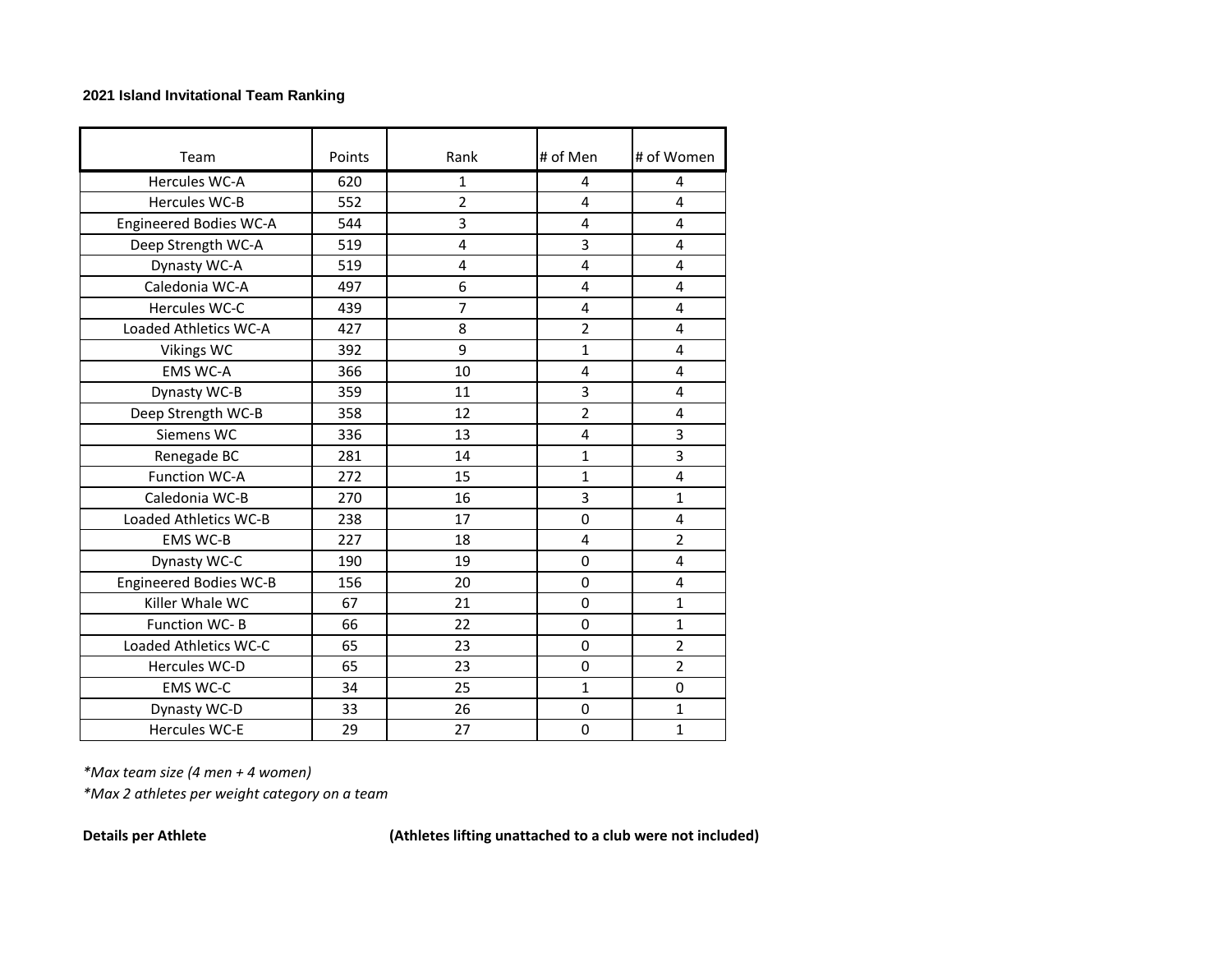| Team    | Surname            | Given Name             | Gender    | Team                   |           | Total Snatch Rank C&J Rank Total Rank Points |                |                         |    |
|---------|--------------------|------------------------|-----------|------------------------|-----------|----------------------------------------------|----------------|-------------------------|----|
| CLD-A   | Vinnie             | Liu                    |           | CLD-A F                | 146       | 3                                            | $\overline{2}$ | $\overline{2}$          | 73 |
| CLD-A   | Katie              | Nadorozny              |           | CLD-A_F                | 143       | 4                                            | 5              | 5                       | 64 |
| CLD-A   | Ellen              | Lu                     |           | CLD-A_F                | 133       | 7                                            | $\overline{7}$ | $\overline{7}$          | 57 |
| CLD-A   | Julia              | Cheung                 | F         | CLD-A F                | 131       | 9                                            | $10\,$         | 9                       | 50 |
| CLD-A   | Eric               | Fong                   | M         | CLD-A_M                | 232       | $\mathbf{1}$                                 | $\mathbf{1}$   | $\mathbf{1}$            | 84 |
| CLD-A   | Theron             | White                  | M         | CLD-A_M                | 234       | 7                                            | 6              | $\overline{7}$          | 58 |
| CLD-A   | Joshua             | Lim                    | ${\sf M}$ | CLD-A_M                | 218       | 8                                            | 6              | $\overline{7}$          | 57 |
| CLD-A   | Peter              | Vo                     | M         | CLD-A_M                | 215       | $\overline{7}$                               | 8              | 9                       | 54 |
| CLD-B   | Elena              | Vimos                  | F         | $CLD-B_F$              | 106       | 13                                           | $10\,$         | 10                      | 45 |
| $CLD-B$ | Noah               | Akasaka                | M         | $CLD-B$ <sub>_</sub> M | 110       | $\mathbf{1}$                                 | $\mathbf{1}$   | $\mathbf{1}$            | 84 |
| $CLD-B$ | Oliver             | Vimos                  | M         | $CLD-B$ <sub>_</sub> M | 71        | $\overline{2}$                               | $\overline{2}$ | $\overline{2}$          | 75 |
| $CLD-B$ | Tsubasa            | Kaneshi                | M         | $CLD-B$ <sub>_</sub> M | 194       | 4                                            | 4              | $\overline{\mathbf{4}}$ | 66 |
| DSW-A   | Melissa            | Lin                    | F         | DSW-A F                | 180       | $\overline{2}$                               | $\mathbf{1}$   | $\mathbf{1}$            | 81 |
| DSW-A   | Sandy              | Phan                   | F         | DSW-A_F                | 156       | $\overline{2}$                               | 1              | $\mathbf{2}$            | 78 |
| DSW-A   | Serena             | Singh                  | F         | DSW-A F                | 132       | 4                                            | 3              | 3                       | 68 |
| DSW-A   | Maureen            | Ngo                    | F         | DSW-A_F                | 147       | 5                                            | $\overline{2}$ | 4                       | 68 |
| DSW-A   | Tony               | Situ                   | M         | DSW-A_M                | 254       | 1                                            | $\mathbf{1}$   | $\mathbf{1}$            | 84 |
| DSW-A   | Alexander Ferguson |                        | M         | DSW-A_M                | 256       | $\overline{2}$                               | $\overline{2}$ | $\mathbf{2}$            | 75 |
| DSW-A   | Owen               | Kwok                   | M         | DSW-A_M                | 222       | 5                                            | 4              | $\overline{4}$          | 65 |
| DSW-B   | Cassandra Goh      |                        | F         | DSW-B_F                | 177       | $\mathbf{1}$                                 | $\overline{2}$ | $\overline{2}$          | 78 |
| DSW-B   | Kate               | Balen                  | F         | DSW-B_F                | 149       | 4                                            | 4              | 4                       | 66 |
| DSW-B   | Jemima             | Ho                     | F         | DSW-B_F                | 116       | 8                                            | 6              | $\overline{7}$          | 57 |
| DSW-B   | Tina               | Do                     | F         | DSW-B F                | 107       | 17                                           | 11             | 14                      | 36 |
| DSW-B   | Manson             | Ng                     | Μ         | DSW-B_M                | 167       | 6                                            | 5              | 5                       | 62 |
| DSW-B   | Matt               | Leung                  | M         | DSW-B_M                | 217       | 4                                            | 9              | 6                       | 59 |
| DYN-A   | Zoe                | Athans                 | F         | DYN-A_F                | 169       | 1                                            | $\overline{2}$ | $\overline{2}$          | 78 |
| DYN-A   | Sharon             | Ko                     | F         | DYN-A_F                | 165       | 3                                            | 3              | 3                       | 69 |
| DYN-A   | Connie             | Kuang                  | F         | DYN-A_F                | 133       | 5                                            | 5              | 5                       | 63 |
| DYN-A   | Larissa            | Piva                   | F         | DYN-A_F                | $\pmb{0}$ | 0                                            | 3              | 0                       | 23 |
| DYN-A   | Braydon            | Kennedy                | M         | DYN-A_M                | 323       | $\mathbf{1}$                                 | $\mathbf{1}$   | $\mathbf{1}$            | 84 |
| DYN-A   | Rashed             | Quran                  | M         | DYN-A_M                | 321       | $\mathbf{1}$                                 | 1              | $\mathbf{1}$            | 84 |
| DYN-A   | Quan (Kob Dang     |                        | M         | DYN-A_M                | 164       | 5                                            | 6              | 6                       | 61 |
| DYN-A   | Lin Shuan Tu       |                        | M         | DYN-A_M                | 216       | 8                                            | 6              | $\overline{7}$          | 57 |
| DYN-B   |                    | Maria-Ashl Karaliolios | F         | DYN-B_F                | 125       | 5                                            | 4              | 5                       | 64 |
| DYN-B   | Nadine             | Trottier               | F         | DYN-B_F                | 151       | 7                                            | 6              | 6                       | 59 |
| DYN-B   | Paula              | Morales                | F         | DYN-B F                | 128       | 8                                            | 8              | 8                       | 54 |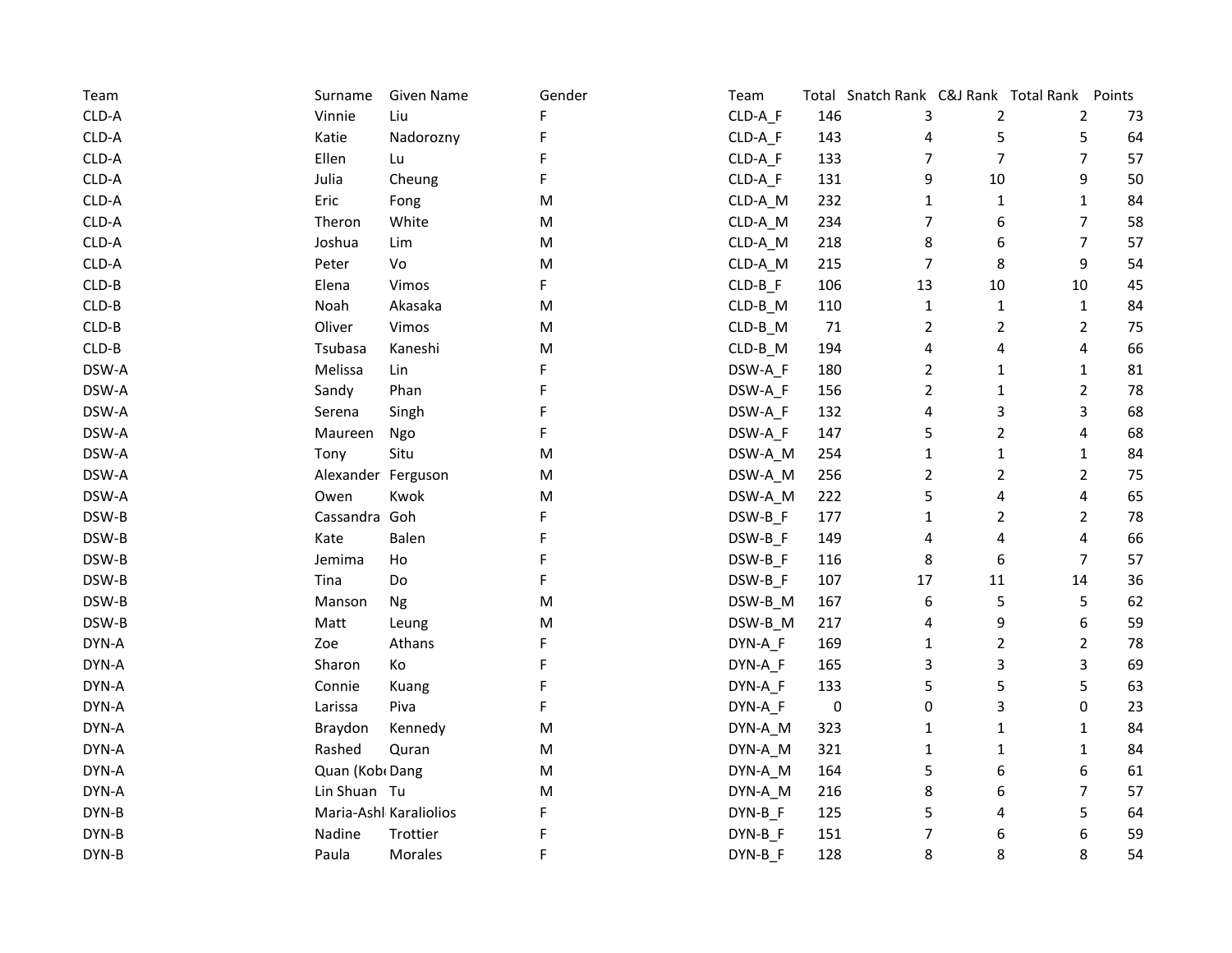| DYN-B      | Jennifer          | Campos Hierro | F | DYN-B_F   | 123       | 8              | 9                | 9              | 52 |
|------------|-------------------|---------------|---|-----------|-----------|----------------|------------------|----------------|----|
| DYN-B      | Marcel            | Wallace       | M | $DYN-B_M$ | 220       | 9              | 5                | 5              | 59 |
| DYN-B      | Eric              | D'Entremont   | M | DYN-B_M   | 202       | 9              | 11               | 9              | 49 |
| DYN-B      | lan               | Kerr          | M | DYN-B_M   | 0         | 4              | 0                | 0              | 22 |
| DYN-C      | Sacha             | DeVoretz      |   | DYN-C F   | 47        | 3              | 3                | 3              | 69 |
| DYN-C      | Hilary            | Dumas         |   | DYN-C F   | 113       | 16             | $10\,$           | $10\,$         | 42 |
| DYN-C      | Vivian            | Chen          |   | DYN-C_F   | 111       | 11             | $14\,$           | 12             | 41 |
| DYN-C      | Miki              | Sugiyama      |   | DYN-C F   | 100       | 14             | 13               | 13             | 38 |
| DYN-D      | Jennifer          | <b>Tse</b>    |   | DYN-D F   | 106       | 15             | 15               | 15             | 33 |
| EBW-A      | Madeleine Agtarap |               | F | EBW-A_F   | 78        | $\mathbf{1}$   | $\mathbf{1}$     | $\mathbf{1}$   | 84 |
| EBW-A      | Felice            | Suva          | F | EBW-A_F   | 76        | $\overline{2}$ | $\overline{2}$   | $\overline{2}$ | 75 |
| EBW-A      | Charlotte         | Agtarap       | F | EBW-A_F   | 70        | 3              | $\overline{2}$   | 3              | 71 |
| EBW-A      | <b>Brea</b>       | Hopson        | F | EBW-A F   | 83        | 3              | 4                | 3              | 68 |
| EBW-A      | Elias             | Sedigi        | M | EBW-A_M   | 260       | 1              | $\mathbf{1}$     | $\mathbf{1}$   | 84 |
| EBW-A      | Ryan              | Kimoto        | M | EBW-A_M   | 250       | 5              | 5                | 5              | 63 |
| EBW-A      | Martin            | Hamel         | M | EBW-A_M   | 215       | 6              | 7                | 8              | 57 |
| EBW-A      | Charles           | Cartier       | M | EBW-A_M   | 149       | 12             | $12\,$           | 12             | 42 |
| EBW-B      | Anemone           | VanKoeveringe | F | EBW-B_F   | 101       | 11             | 12               | 12             | 43 |
| EBW-B      | Lainey            | Simpson       |   | EBW-B F   | 84        | 13             | 13               | 13             | 39 |
| EBW-B      | Atena             | Rostamian     |   | EBW-B_F   | 110       | 14             | 13               | 13             | 38 |
| EBW-B      | Laura             | Munich        |   | EBW-B_F   | 73        | 14             | 14               | 14             | 36 |
| EMS-A      | Karleena          | Wiebe         |   | EMS-A_F   | 143       | 8              | $\boldsymbol{7}$ | 8              | 55 |
| EMS-A      | Meredith          | Pritchard     |   | EMS-A_F   | 88        | 15             | 15               | 15             | 33 |
| EMS-A      | Meagan            | Haugen-Koechl |   | EMS-A_F   | 97        | 18             | 17               | 17             | 26 |
| EMS-A      | Ruth              | Stewart       | F | EMS-A_F   | 69        | 18             | 18               | 18             | 24 |
| EMS-A      | Randhir           | Singh         | M | EMS-A_M   | 292       | $\overline{2}$ | $\overline{2}$   | $\overline{2}$ | 75 |
| EMS-A      | Nicolas           | <b>Braun</b>  | M | EMS-A_M   | 143       | 3              | 3                | 3              | 69 |
| EMS-A      | Kevin             | Skelcher      | M | EMS-A_M   | 211       | 4              | 4                | 4              | 66 |
| EMS-A      | Zephyr            | Melnyk        | M | EMS-A_M   | $\pmb{0}$ | 8              | 0                | 0              | 18 |
| EMS-B      | Kailey            | Merriman      | F | $EMS-B_F$ | 78        | 20             | 19               | 19             | 20 |
| EMS-B      | Heather           | Chisholm      | F | $EMS-B_F$ | 72        | 21             | 20               | 20             | 17 |
| EMS-B      | Teagan            | Stewart       | M | EMS-B_M   | 175       | 6              | 6                | 6              | 60 |
| EMS-B      | Ben               | Martin        | M | EMS-B_M   | 195       | 10             | $10\,$           | 10             | 48 |
| EMS-B      | Ethan             | Andersen      | M | EMS-B_M   | 183       | 11             | 11               | 11             | 45 |
| EMS-B      | Wyatt             | Widmeyer      | M | EMS-B_M   | 175       | 15             | 13               | 13             | 37 |
| EMS-C      | John              | Schellenberg  | M | EMS-C_M   | 111       | 16             | 14               | 14             | 34 |
| <b>FWC</b> | Kylie             | Marshall      | F | FWC_F     | 69        | 3              | 3                | 3              | 69 |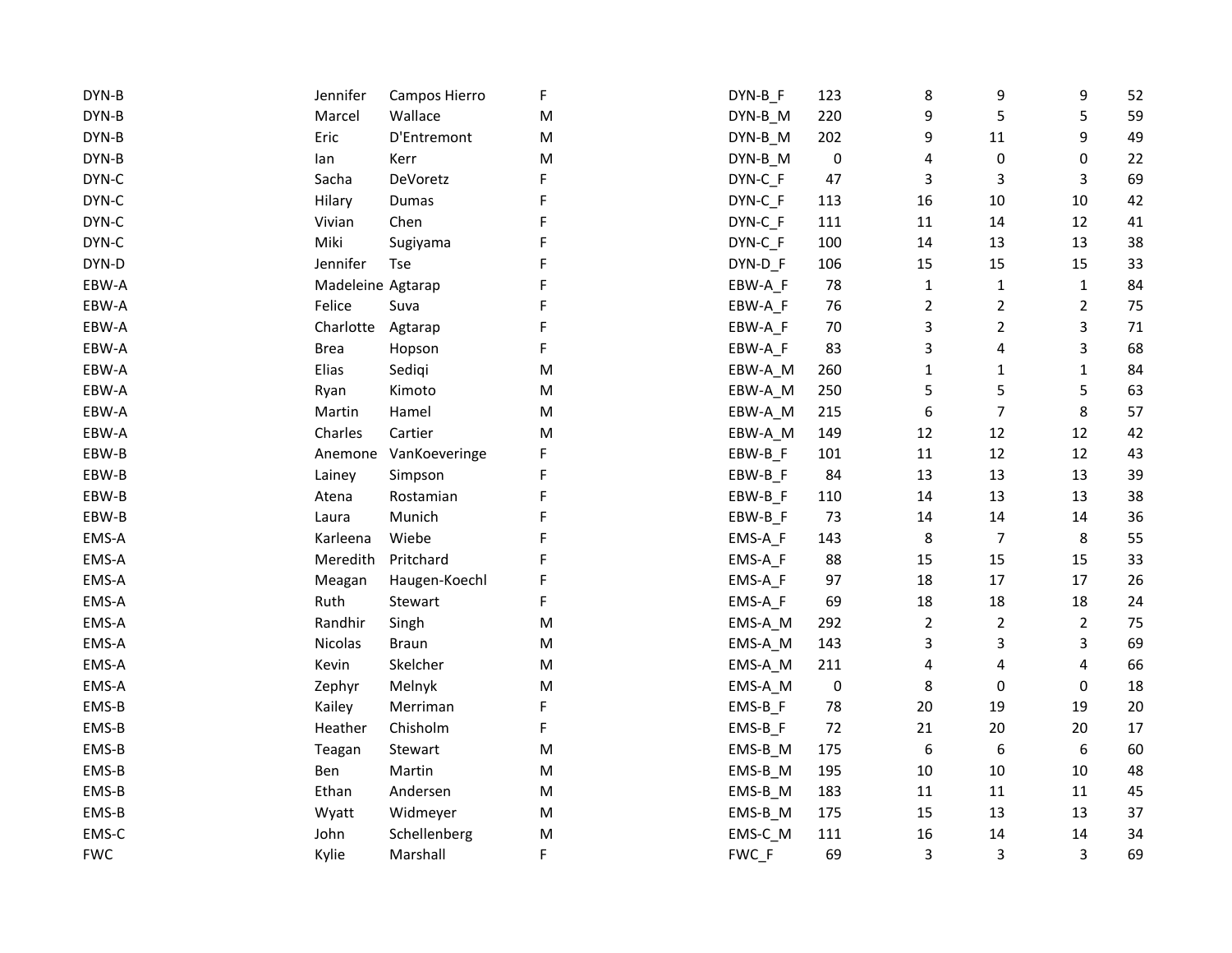| <b>FWC</b> | Zoe          | Marshall         | F | FWC_F   | 90  | $10\,$         | $11\,$         | $10\,$         | 47 |
|------------|--------------|------------------|---|---------|-----|----------------|----------------|----------------|----|
| <b>FWC</b> | Karyssa      | Labrador         |   | FWC_F   | 123 | 10             | $11\,$         | $10\,$         | 47 |
| <b>FWC</b> | Stella       | Roumieu          | F | FWC_F   | 100 | 12             | 13             | 13             | 40 |
| <b>FWC</b> | <b>Brody</b> | Marshall         | M | FWC_M   | 43  | 3              | 3              | 3              | 69 |
| FWC-B      | Kailyn       | Houghton         | F | FWC-BF  | 58  | 4              | 4              | 4              | 66 |
| HWC-A      | Terilyn      | Ewen-Holdom      |   | HWC-A_F | 161 | $\mathbf{1}$   | 1              | $\mathbf{1}$   | 84 |
| HWC-A      | Haley        | Ronda            | F | HWC-A_F | 145 | 1              | 1              | $\mathbf{1}$   | 84 |
| HWC-A      | Nikki        | Lenzen           | F | HWC-A_F | 157 | $\mathbf{1}$   | $\overline{2}$ | $\mathbf 1$    | 81 |
| HWC-A      | Georgia      | Cameron          | F | HWC-A_F | 158 | 4              | 3              | 3              | 68 |
| HWC-A      | Thomas       | Grieve           | M | HWC-A_M | 301 | $\mathbf{1}$   | 1              | $\mathbf{1}$   | 84 |
| HWC-A      | Diego        | Such             | M | HWC-A_M | 261 | $\overline{2}$ | $\overline{2}$ | $\overline{2}$ | 75 |
| HWC-A      | Colin        | Bernier          | M | HWC-A_M | 270 | $\overline{2}$ | $\overline{2}$ | $\overline{2}$ | 75 |
| HWC-A      | Devin        | Vowles           | M | HWC-A_M | 240 | 3              | 3              | 3              | 69 |
| HWC-B      | Sharilynn    | Wardrop          | F | HWC-B_F | 91  | $\overline{2}$ | $\overline{2}$ | $\overline{2}$ | 75 |
| HWC-B      | Kathryn      | Lee              | F | HWC-B_F | 161 | 5              | 4              | 4              | 65 |
| HWC-B      | Kirsten      | Riewe            | F | HWC-B_F | 160 | 4              | 5              | 5              | 64 |
| HWC-B      | Caroline     | Mundell          | F | HWC-B_F | 140 | 5              | 5              | 5              | 63 |
| HWC-B      | Ben          | Martin           | M | HWC-B_M | 270 | $\mathbf{1}$   | 1              | $\mathbf 1$    | 84 |
| HWC-B      | Tyler        | Pridham          | M | HWC-B_M | 267 | 3              | 4              | 3              | 68 |
| HWC-B      | Kevin        | Gamble           | M | HWC-B_M | 194 | 3              | 4              | 3              | 68 |
| HWC-B      | Anthony      | Dinh             | M | HWC-B_M | 257 | 6              | 3              | 4              | 65 |
| HWC-C      | Carmela      | De Gracia        | F | HWC-C_F | 127 | 6              | 8              | 7              | 57 |
| HWC-C      | Alannah      | Koene            | F | HWC-C_F | 146 | 6              | 8              | 7              | 57 |
| HWC-C      | J Brette     | Carrigan         | F | HWC-C_F | 124 | 9              | 9              | 9              | 51 |
| HWC-C      | Sophie       | Reimer           | F | HWC-C_F | 123 | 11             | 9              | $11\,$         | 47 |
| HWC-C      | Christian    | Pedersen         | M | HWC-C_M | 230 | 3              | 3              | 3              | 69 |
| HWC-C      | Richard      | Cross            | M | HWC-C_M | 147 | $\overline{7}$ | 7              | 7              | 57 |
| HWC-C      | Noah         | Janssen          | M | HWC-C_M | 203 | 10             | 9              | 8              | 51 |
| HWC-C      | Wyatt        | Pedersen         | M | HWC-C_M | 178 | 10             | 9              | 9              | 50 |
| HWC-D      | Ash          | Tearne           | F | HWC-D_F | 100 | 13             | 14             | 14             | 37 |
| HWC-D      | Heather      | Emslie           | F | HWC-D_F | 77  | 16             | 17             | 17             | 28 |
| HWC-E      | Lee-Ann      | Shaw             | F | HWC-E_F | 83  | 17             | 16             | 16             | 29 |
| <b>KWC</b> | Kylie        | Cameron-Pattison | F | KWC_F   | 82  | 4              | 3              | 4              | 67 |
| LAX-A      | Janella      | David            | F | LAX-A_F | 118 | $\mathbf{1}$   | 1              | $\mathbf{1}$   | 84 |
| LAX-A      | Madeline     | Meikle           | F | LAX-A_F | 135 | 3              | $\overline{2}$ | 2              | 73 |
| LAX-A      | Cathy        | Hambly           |   | LAX-A_F | 164 | 3              | 3              | 3              | 69 |
| LAX-A      | Amy          | Diehl            | F | LAX-A_F | 153 | $\overline{2}$ | 4              | 4              | 69 |